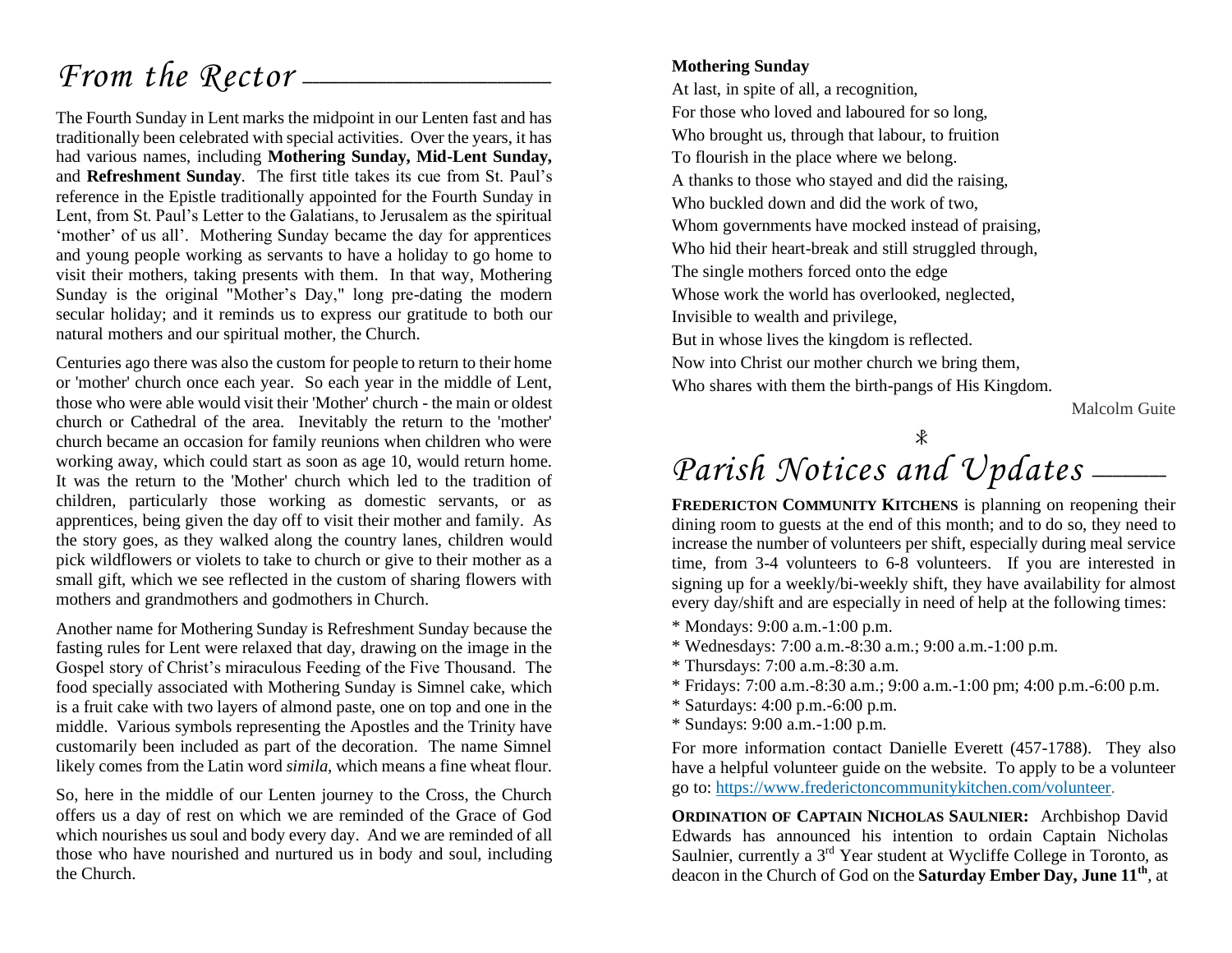2:00 p.m. at St. George's Anglican Church in the Parish of Moncton. Captain Saulnier is expected to start his work in the Parishes of St. Mary, York, Marysville, and Stanley shortly after his ordination. Please keep him in your prayers as he prepares for this foundational day in his ministry as he responds to God's call to servanthood.

**FLOWERS AT EASTER:** Those who wish to place memorial flowers may do so by including a donation through the collection plate or by arranging to have a donation dropped off at the Rectory. Please ensure that your donation includes the names of those in whose memory the flowers are being placed; and to help us to include that information in the Easter bulletin, we'll need to know by **Palm Sunday, April 10th**. For more information, please speak to the Rector.

**SAFE FOOD HANDLING COURSE**: Chef Yves Dechaine, Learning Kitchen Manager at Greener Village, will be offering the course on the morning and afternoon of *Wednesday, April 27th*, here at St. Mary's. Those who previously expressed a wish to receive the training are asked to confirm with the Rector in the next couple of weeks if they are available in that date. If any of them are unable to we'll have to proceed with that date, but others may be able to join the class if spaces become available. Please speak to the Rector as soon as possible.

**OUR WEEKLY BIBLE STUDY** is held each Friday **from 10:00 to 11:30 a.m. on Zoom**. We've started a new series called "Matriarchs & Patriarchs; Prophets & Papyri: the great stories of the Old Testament and how they point us to Jesus." If you'd like to join us, even occasionally, please let the Rector know so that he can send the Zoom link to you.

#### $\ast$

Our Mothering Sunday Flowers are given to the **Glory of God** and in loving memory of **Mary & Parnell Stack Marianna Stack** by the Family *Rest eternal grant unto them, O Lord, and let light perpetual shine upon them.*

## *The Anglican Church of Canada The Diocese of Fredericton* THE PARISH OF ST. MARY, YORK



All this day, O Lord, let me touch as many lives as possible for thee; and every life I touch, do thou by thy spirit quicken, whether through the word I speak, the prayer I breathe, or the life I live. Mary Sumner, Founder of Mothers' Union

#### **PRIEST AND RECTOR**

The Venerable Kevin M. Stockall, B.A. (Hons), M.Div. Rectory: 770 McEvoy Street, Fredericton NB E3A 3B7 454.0245 (rectory) | 461.7685 (cell) | kevin.stockall@bellaliant.net www.stmarysfredericton.ca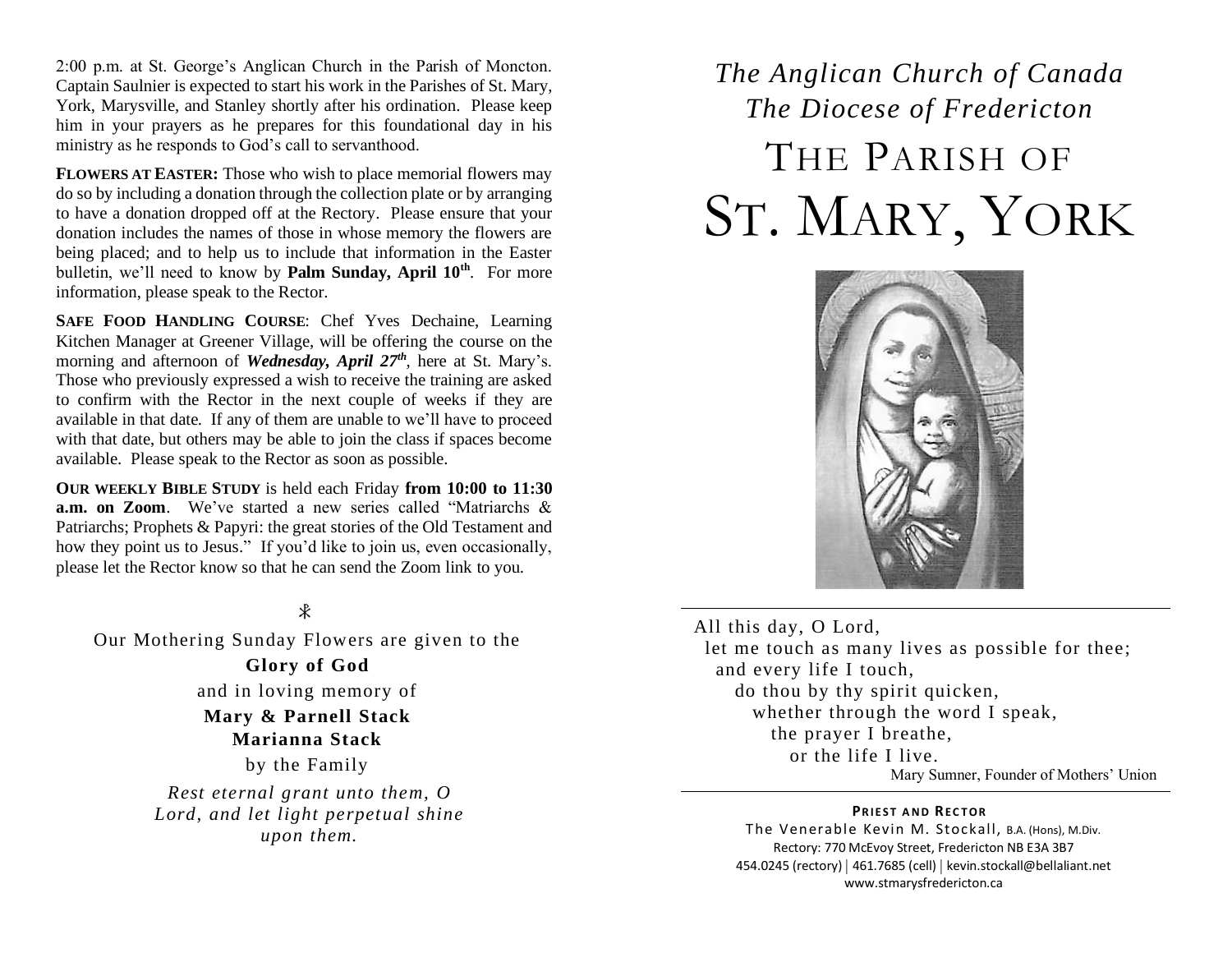# THE FOURTH SUNDAY IN LENT MOTHERING SUNDAY

#### *March 26, 2022*

### *Stand fast therefore in the liberty wherein Christ hath made us free!*

#### *4:30 p.m. – Evening Prayer:*

 $\text{\textdegree}$  Psalm 119 parts 15 & 16 | Exodus 23:18-end | Ephesians 6:10-end

### *5:00 p.m. – The Holy Eucharist*

| Introit Psalm 86:1-7:             | page 439               |
|-----------------------------------|------------------------|
| The Gloria is omitted during Lent |                        |
| The Collect:                      | page 147               |
| The Collect for Ash Wednesday:    | page 138               |
| The Old Testament Reading:        | Exodus 16:2-7a         |
| Psalm $25:8-15$ :                 | page 358               |
| The Epistle:                      | page 147               |
| Gradual Psalm $25:16-22$ :        | page 359               |
| The Holy Gospel:                  | page 147               |
| The Creed:                        | page 71                |
| The Homily                        |                        |
| The Prayers of the People:        | L: Lord, in your mercy |
|                                   | C: Hear our prayer     |
| The Consecration:                 | page 82                |
| Post Communion Prayer:            | page 85                |

We acknowledge that the land on which we gather is the traditional unceded territory of the Wəlastəkwiyik (Wolastoqiyik) Peoples. This territory is covered by the "Treaties of Peace and Friendship" which Wəlastəkwiyik (Wolastoqiyik), Mi'kmaq, and Passamaquoddy Peoples first signed with the British Crown in 1726. The treaties did not deal with surrender of lands and resources but in fact recognized Mi'kmaq and Wəlastəkwiyik (Wolastoqiyik) title and established the rules for what was to be an ongoing relationship between nations.



#### SCHEDULE OF SERVICES **MARCH 29: LENTEN FERIA** 2:30 p.m. – Holy Communion, *Neill Hall* **MARCH 30: JOHN KEBLE**, Scholas & Poet 1866 6:30 p.m. – Evening Prayer 7:00 p.m. – Holy Eucharist **MARCH 31: LENTEN FERIA** 8:30 a.m. – Morning Prayer **APRIL 1: LENTEN FERIA** 4:00 p.m. – Evening Prayer (Zoom) 7:00 p.m. – Stations of the Cross **APRIL 2: FIFTH SUNDAY IN LENT: PASSION SUNDAY** 4:30 p.m. – Evening Prayer 5:00 p.m. – Holy Eucharist **APRIL 3: FIFTH SUNDAY IN LENT: PASSION SUNDAY** 9:30 a.m. – Morning Prayer 10:00 a.m. – Holy Eucharist

∦

**THE CORPORATION OF THE ANGLICAN PARISH OF ST. MARY, YORK**, gratefully acknowledge the FOUNDATION OF CANADA<sup>.</sup> generous support of the Anglican Foundation of Canada for our Renewing St. Mary's Project.